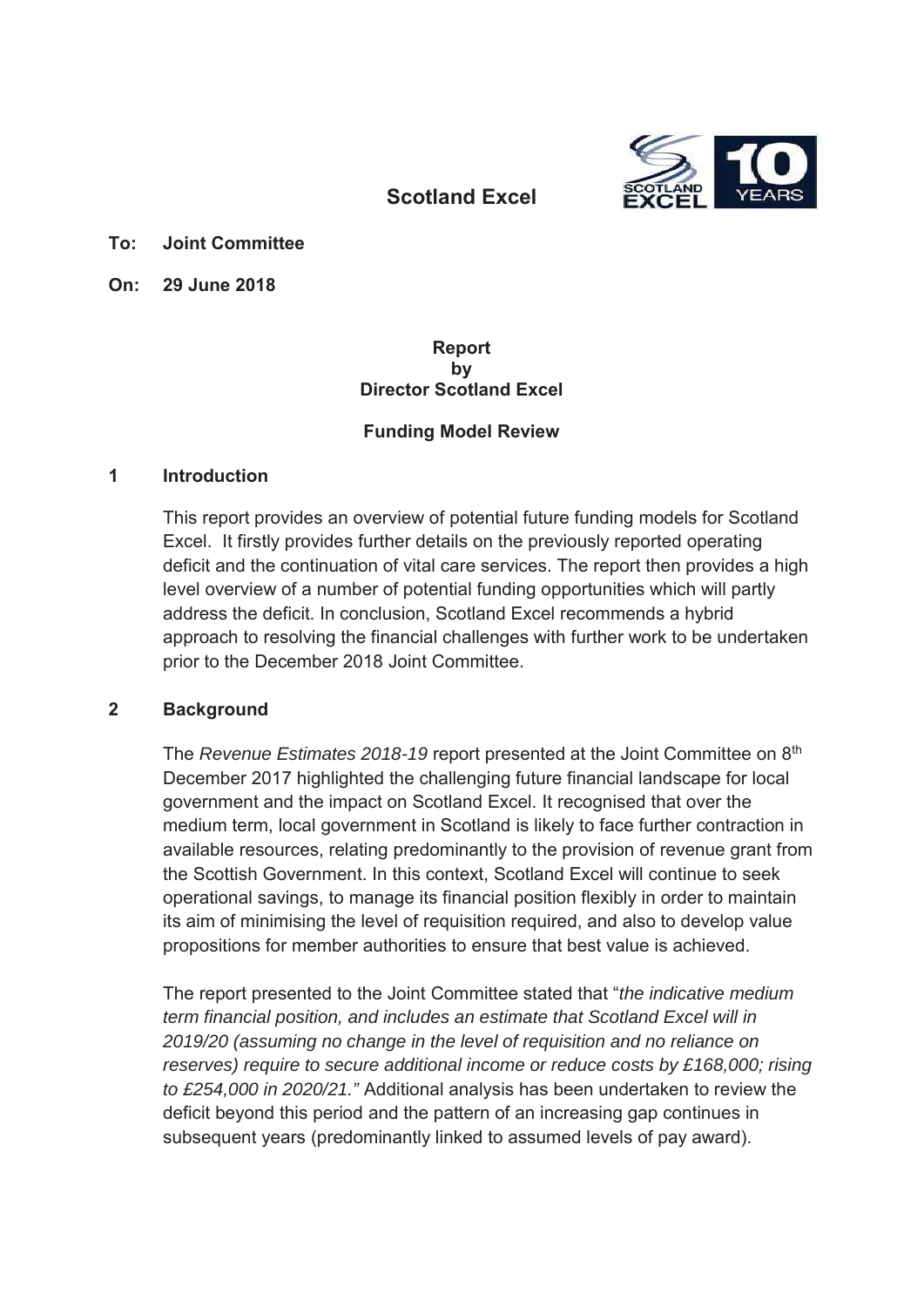Throughout 2017/18, Scotland Excel has been reviewing opportunities and options to address the issue and to identify additional income. A number of successes have been achieved with projects generating additional benefits to members but each on a "cost recovery" model. Further investigation was sought on the potential for projects to generate a surplus and the use of rebates and supplier levies.

The report presented to the Joint Committee in December 2017 concluded that "*It is likely that the solution to the funding gap outlined will consist of a blend of the options outlined above, along with continued focus on cost efficiencies and sourcing new associate member income in order to avoid increased requisitions. However, the possibility of a requirement for increased requisition income over the medium term cannot be ruled out. It is suggested that Scotland Excel further explore the options outlined above and bring a report back to the June 2018 Joint Committee meeting to provide an indication of how and in what timescale the above options could be implemented."*

In addition to the operational deficit outlined at committee, there are other areas where ongoing funding gaps exist. The main area of concern is within the Scotland Excel Care portfolio. This report provides further information on the gaps within care and the options explored in order to try and diversify its funding base.

# **Care Portfolio**

Members will be aware of the additional social care services that Scotland Excel has been providing to members encompassing Supported Living, Care at Home and Care Homes for Older People. Funding for these projects has been from Scottish Government funding or project specific additional member fees.

Scotland Excel has been exploring future funding options for these services and has discussed this with a wide range of stakeholders. A number of options has been explored including payment of additional member fees, introduction of rebates and levies and alternative funding sources such as Scottish Government.

To date, no consensus has been reached in this matter and the "funding gap" remains, as does the demand for these important services. In order to seek an alternative and perhaps more palatable funding method, Scotland Excel is examining if the additional sources of income outlined in this paper can be utilsed. The services are: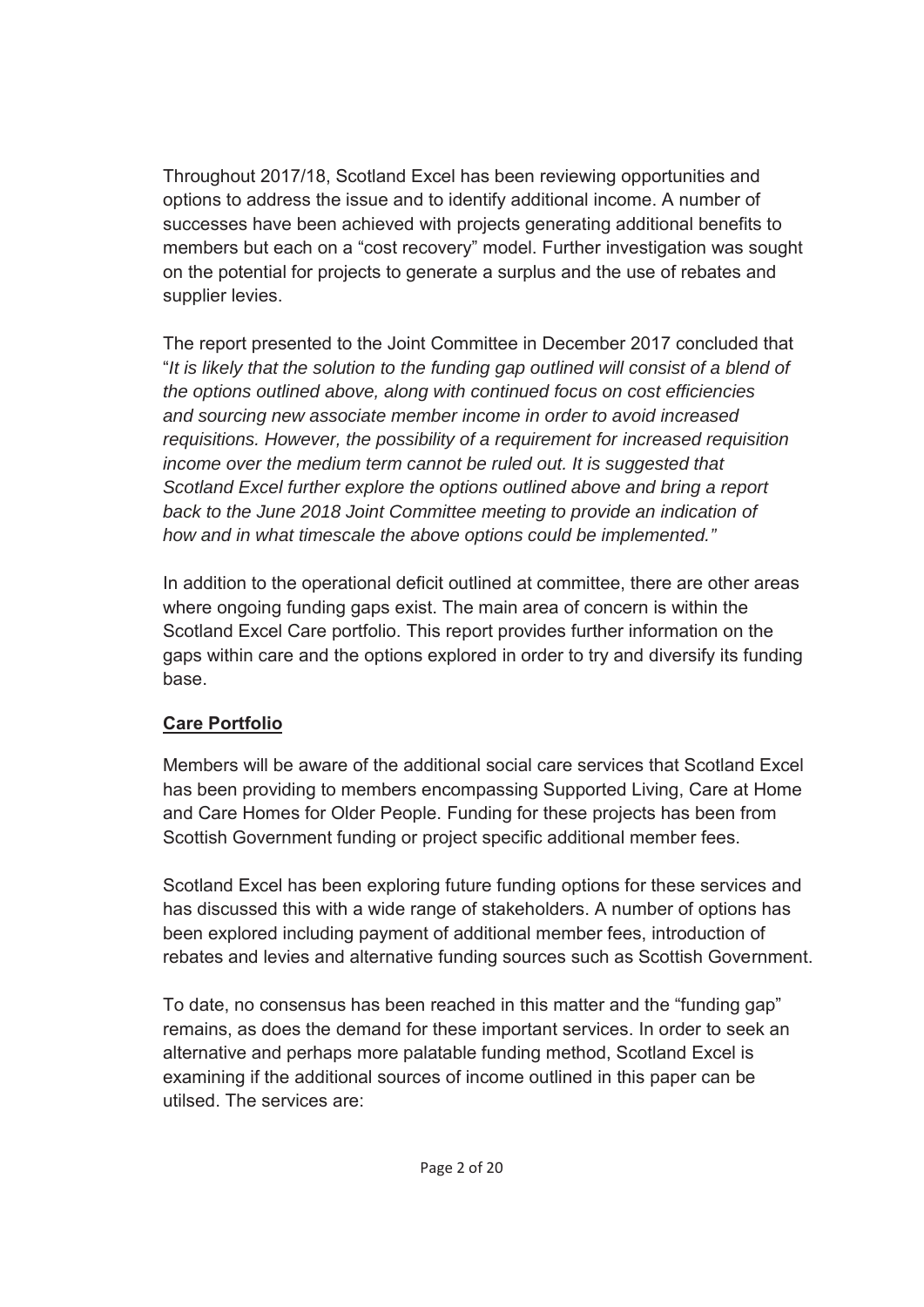### **Care Home Services for Older People**

Scotland Excel is leading on a wide portfolio of activity for Care Home Services for Older People.

Scotland Excel developed and maintains a cost of calculator which has been coproduced with the sector. This forms the basis of future fee rate setting saving time in lengthy negotiation on all cost elements.

Market Intelligence reports have been developed and are continually updated to support local authorities in assessing the choice of homes available, identifying where quality incentive payments are in place and managing risk through the provision of financial health reports.

Scotland Excel is now moving to deliver the sourcing strategy recommendations following extensive consultation with key stakeholders. The process to deliver this will be co-produced with key stakeholders yielding benefits to local authorities and providers in monitoring and sharing of information. Local authorities will benefit from the reduction in the burden of advertising, contract award and monitoring of nationally negotiated elements, leaving staff free to monitor outcomes at service level. Providers will benefit from the opportunity to share information and highlight achievements, for example, community benefits delivered. This is not presently collated. People using services will benefit from the assurance that the same rate is paid, regardless of geography. Fee elements, which have a direct impact on the service delivery experienced, will be monitored.

The funding for this project comes from annual contributions from 28 of the 32 Scottish local authorities (excludes Highland, North Lanarkshire, Orkney and Shetland). These contributions are confirmed until 2019/2020.

| <b>Fullully Received</b> |              |
|--------------------------|--------------|
| <b>Financial Year</b>    | <b>Total</b> |
| 2017/2018                | £173,198     |
| 2018/2019                | £173,198     |
| 2019/2020                | £173,198     |

### **Funding Received**

It is anticipated that future funding requirements for this service will reduce based on lower resource requirements after the initial tender period. This is reflected in the forecast data provided later within this paper.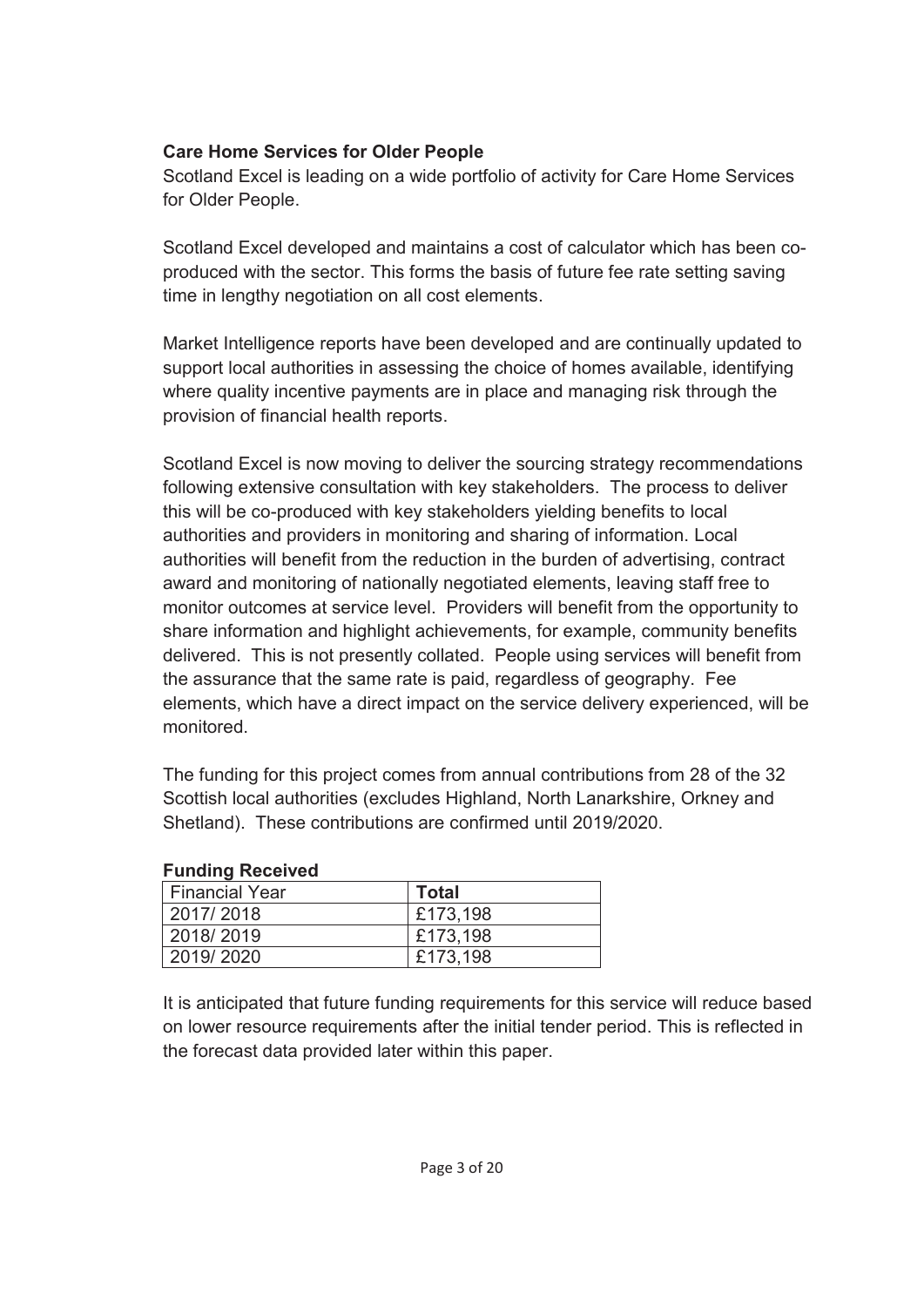### **Care & Support Services**

Care at home and supported living services share the main aim of supporting people to live in their own home independently for as long as possible, with the care and support they need being provided in their home environment.

Care at home and supported living services are new areas of collaborative procurement activity for Scotland Excel. The 32 local authorities across Scotland spend over £750 million per annum on these services, with no consistent approach to how these services are commissioned.

Supported living is predominantly provided for people with complex needs such as a learning or physical disability and/or a mental health condition. Supported living also incorporates housing support options as well as care and is normally associated with longer periods of support of up to 24 hours per day. Service providers delivering supported living will likely consider their services to be of a specialist nature.

The market for care at home differs from supported living. Externally purchased care at home services are delivered by some national but many local private sector organisations, whereas the market for supported living services includes a number of large national third sector organisations with a significant share of local authority spend.

Local authorities in Scotland have previously commissioned and procured care at home separately from supported living services. However, differences between these services are lessening and the requirement for services to deliver a person-centred approach means that commissioning and procurement strategies are starting to bring these services together. After engagement with key stakeholders, it proposed that Scotland Excel will develop a national, flexible framework for care and support services, incorporating both care at home and supported living services. The procurement strategy for these services will seek to support a holistic approach to delivering care and support which focuses on the achievement of personal outcomes.

The Scottish Government has grant funded Scotland Excel to March 2019 to take this work forward. The funding was for a two year period only with a small amount of funding at the start of 2016/2017.

| <b>I dilding Received</b> |              |
|---------------------------|--------------|
| <b>Financial Year</b>     | <b>Total</b> |
| 2016/2017                 | £20,250      |
| 2017/2018                 | £154,750     |
| 2018/2019                 | £175,000     |

#### **Funding Received**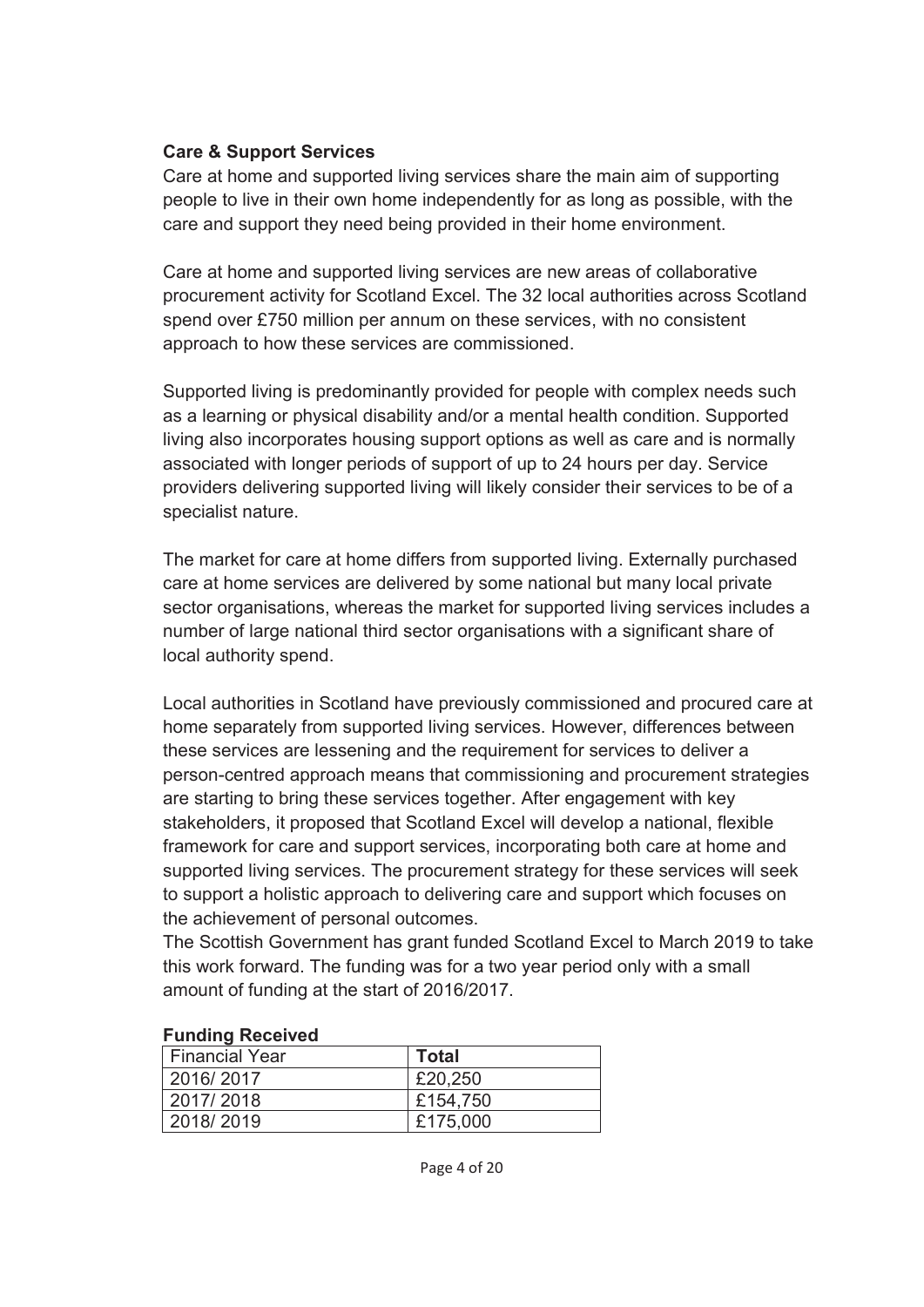## **3 Funding Opportunities**

A number of potential funding opportunities have been identified by Scotland Excel and explored further. They are as follows:

- 1. Consultancy Services
- 2. New Build Housing
- 3. Learning and development
- 4. Rebates
- 5. Associate Membership Expansion

A short summary on their background, financial scale and opportunity analysis is included below for each project. Each project has been submitted to our internal business development sub-group and more detailed evidence and criteria reviewed.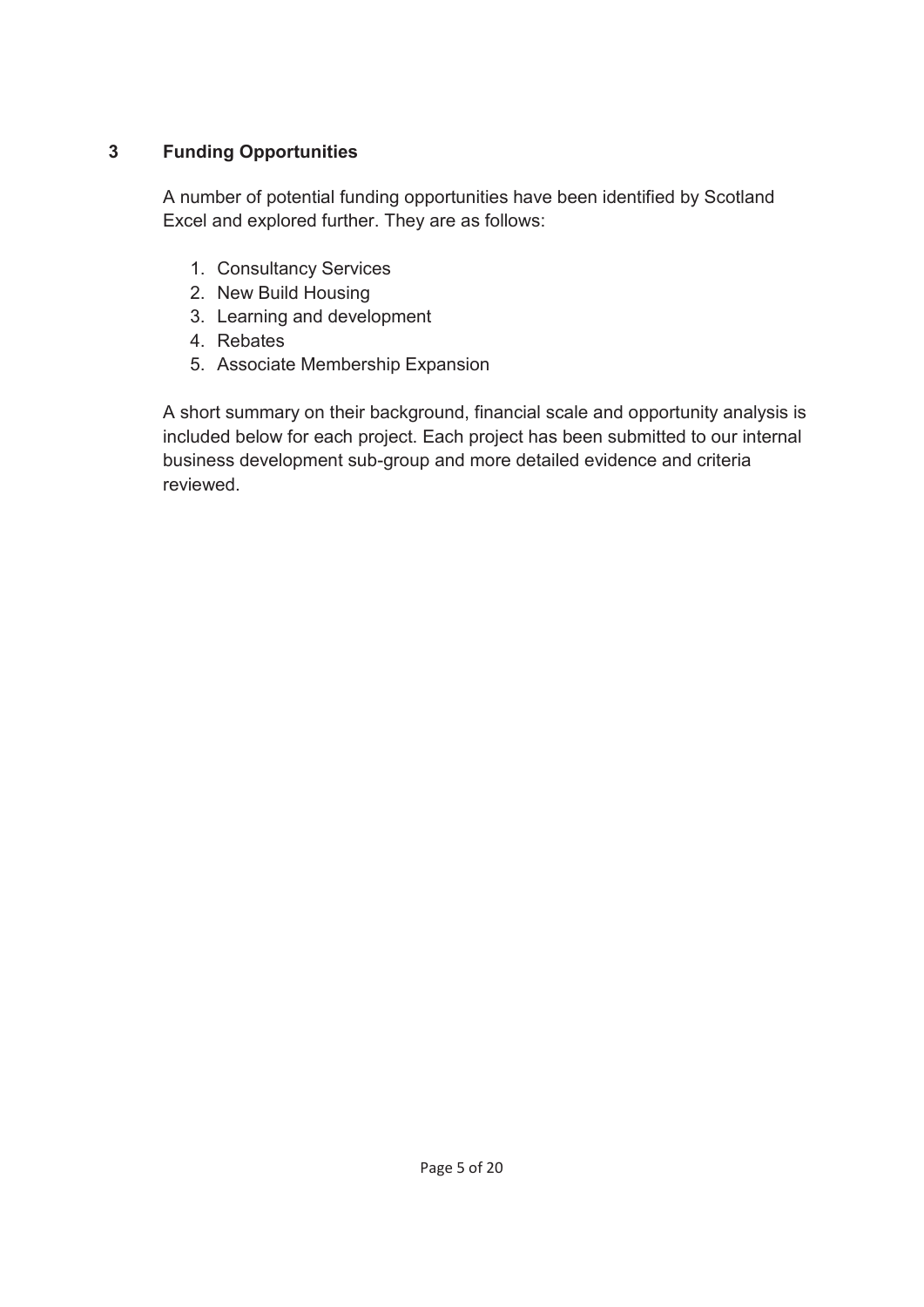# **3.1 Consultancy Services**

## **Background**

Scotland Excel has historically undertaken a number of smaller scale consultancy projects within the sector. These have all been typically on a cost neutral basis. More recently, the organisation has targeted larger scale projects and recently was successful in its bid to support Fife council in their transformation programme and in this case, incorporated a small surplus.

This project will seek to develop and formalise the chargeable consultancy services that could be offered to members and the wider public sector including the affordable housing sector. No offering will be made beyond the public sector.

Chargeable services will be beyond the standard support provided to members as part of their core requisition.

Consultancy services will encompass areas such as:

- Provision of a benchmarking service to non-members.
- Undertaking a procurement exercise on behalf of another body.
- Provision of change services e.g. business improvement exercises.
- Transformation programmes of various scales.
- Bespoke exercises for members and non-members e.g. Options Appraisals.

# Project Financials

Growth in this area has been limited in the past due to resources and strategy to focus on core members. Future projects will be costed based on full recovery of costs and the addition of a transparent and modest surplus.

# Contribution to deficit

The project is anticipated to provide a financial return early in period 2019/20. A prudent approach has been taken to develop and grow this income stream over the coming years and is shown in table 1.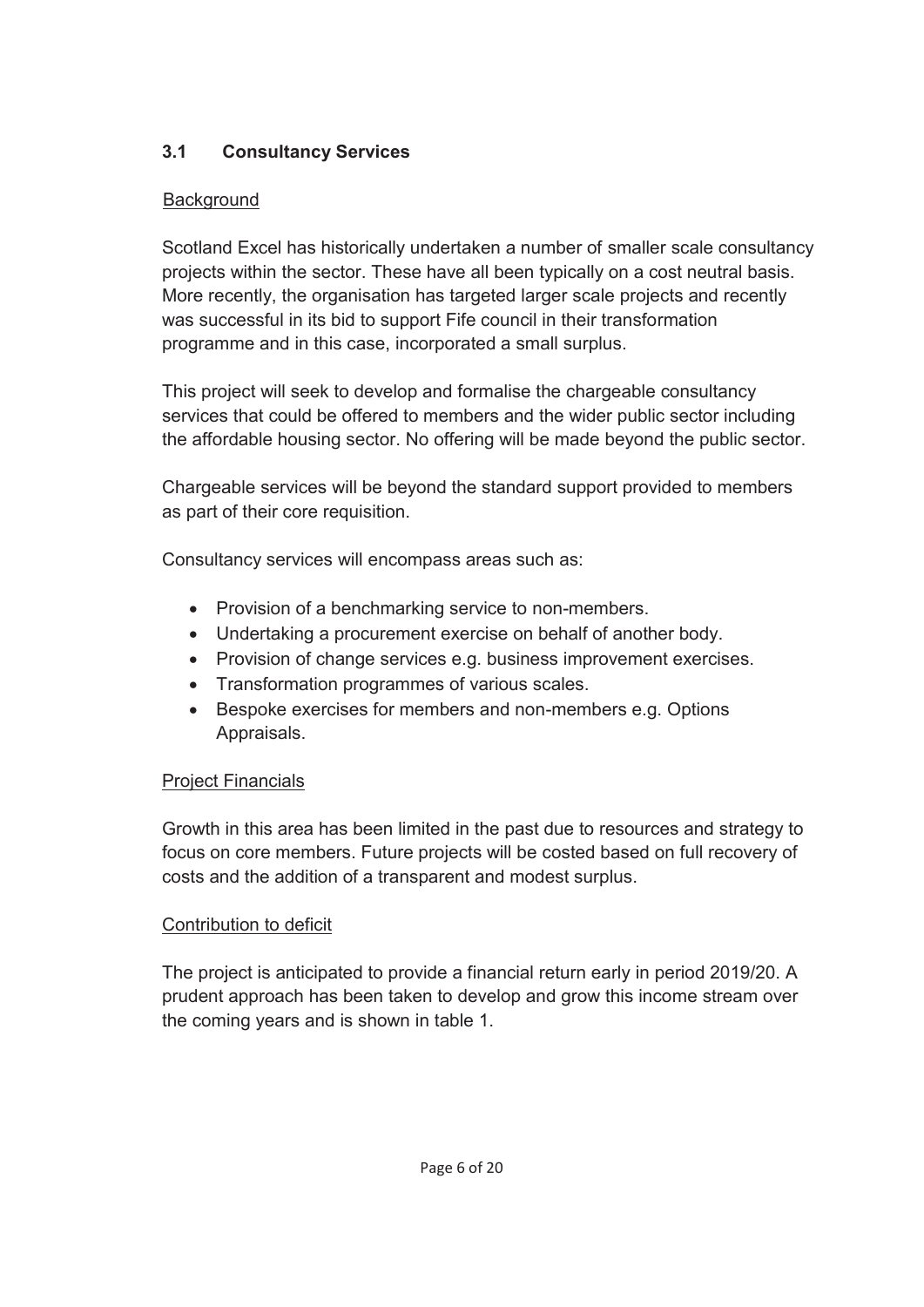**Table 1.** 

| Fiscal  | <b>Surplus</b> |
|---------|----------------|
| 2019/20 | £70,000        |
| 2020/21 | £70,000        |
| 2021/22 | £70,000        |
| 2022/23 | £80,000        |
| 2023/24 | £90.000        |

### Risks

Risks associated with this project are failure to make an entry into this market and failure to deliver to agreed and contracted commitments. Internal risks are also present including attraction and retention of suitable resources. Ongoing work is underway to address these potential risks.

## Competition and competitive advantage

There is a high degree of competition in this market from both the private and public sectors. Competitors within the public sector include the Improvement Service, National Shared Services and the Scottish Procurement Alliance (a body linked to London Housing Consortium) within the housing sector.

Scotland Excel has a number of competitive advantages including:

- Existing knowledge and relationships with members and associate members.
- Not for Profit and Public-Sector status allowing a more open and transparent relationship with customers.
- Policy of sharing knowledge and retaining Intellectual Property within the public sector.
- Existing skill base and capability of Scotland Excel staff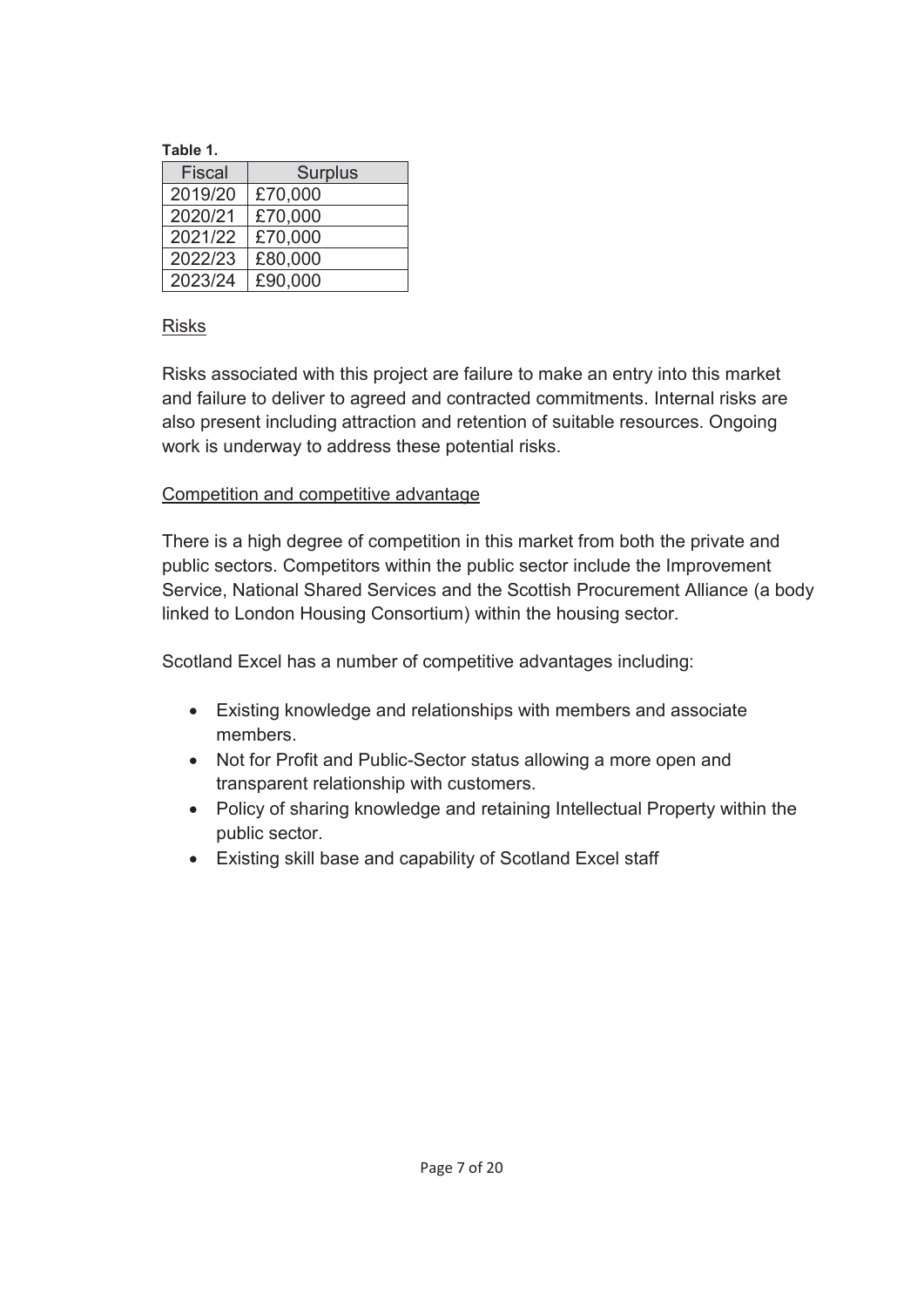## **3.2 New Build Housing**

## **Background**

In its Programme for Government 2017/18, the Scottish Government committed that 35,000 of the 50,000 new build houses to be constructed by 2021 will be for social rent. The commitment will deliver a 67% increase in affordable housing supply. Local government and the affordable housing sector will be required to undertake considerable procurement activity to meet this ambitious house building programme. After extensive stakeholder engagement, Scotland Excel has initiated a project to meet this procurement demand through a new funding approach, which involves participating members contributing to the total project cost. This new funding approach provides a much needed framework with a number of additional benefits to the wider public sector, and a financial return to those organisations investing in the project.

A detailed business case was presented to stakeholders and investing councils which provided all project costs, return on investment, project risks etc. Scotland Excel has elected to also invest in the project and will utilise the anticipated return towards the Scotland Excel deficit outlined above.

# Project Financials

The project costs were calculated as £500k over a two-year period. These project costs will be covered by the 12 investing councils including Scotland Excel.

# Contribution to deficit

The project is anticipated to provide a financial return early in period 2020/21. A prudent approach has been taken to spend on the framework and is based on current knowledge of house build plans as published by the Association of Local Authority Chief Housing Officers (ALACHO). Currently, Scottish Government affordable homes funding has only been confirmed until 2021, therefore rebate estimates beyond this point have been based on lower historical build figures. It is anticipated, however, that funding and therefore spend will continue at the similar level rather than revert to these lower levels. The contribution to deficit is shown in table 2.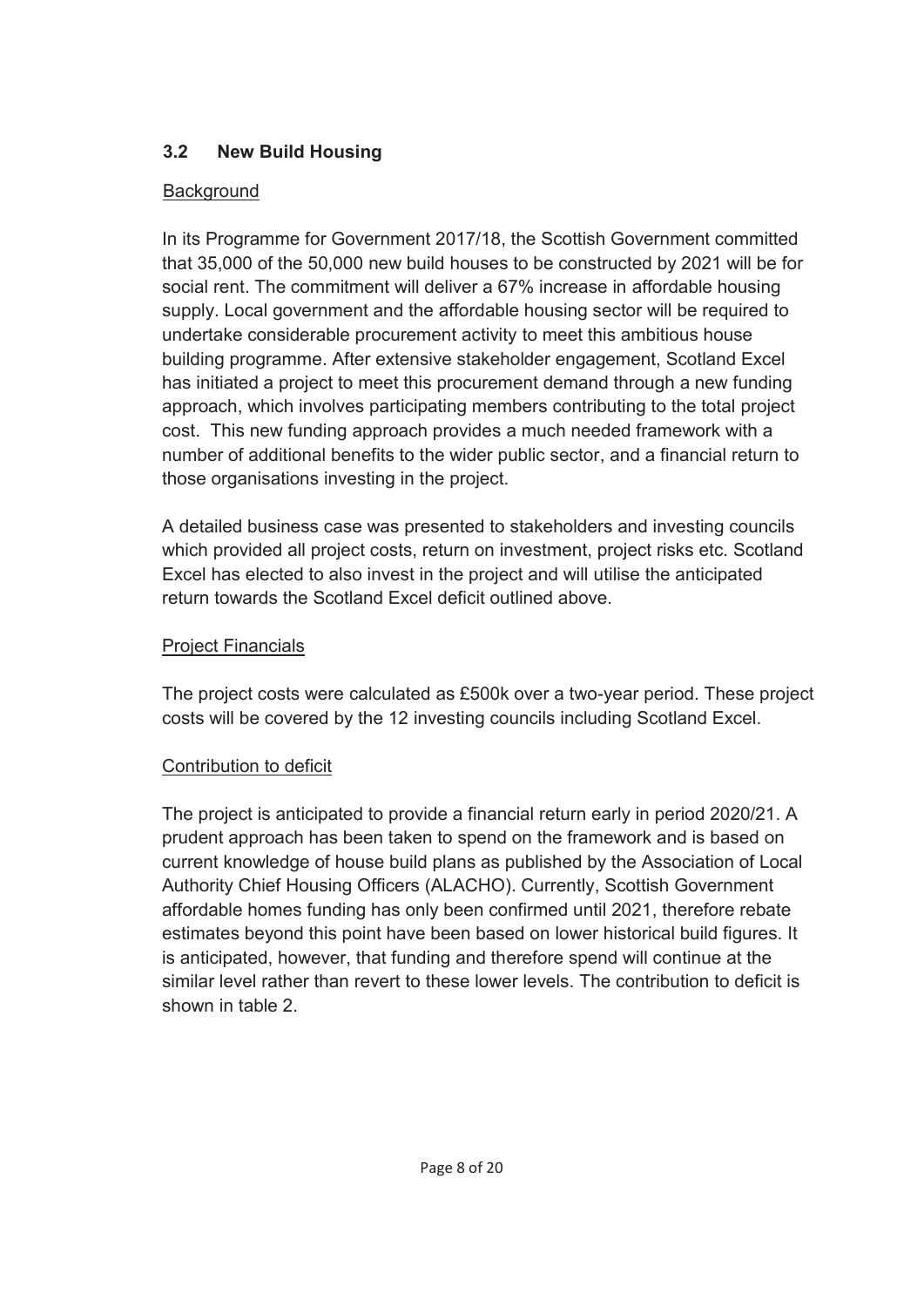#### **Table 2.**

| Fiscal  | <b>SXL Rebate</b> |
|---------|-------------------|
| 2019/20 | £0                |
| 2020/21 | £95,390           |
| 2021/22 | £95,390           |
| 2022/23 | £16,155           |
| 2023/24 | £16,155           |

### Risks

The main risk for the framework is that members choose not to utilise it once it is in place. Additional risks are related to the uncertainty of future Scottish Government funding of new build housing.

### Competition and competitive advantage

A number of alternative frameworks are available within the market place including the Scottish Procurement Alliance, Scape and frameworks developed by individual local authorities and housing associations that are offered for wider use.

The Scotland Excel approach has a competitive advantage against these alternatives:

- Offering specification/design standardisation to increase speed of development, realise efficiencies and ensure ease of use
- Offering standard templates/contract forms to ensure ease of use
- Encouraging the use of local suppliers/workforce via sub-contracting arrangements
- Providing a vehicle for the delivery and recording of community benefits such as apprenticeships
- Providing contract management activity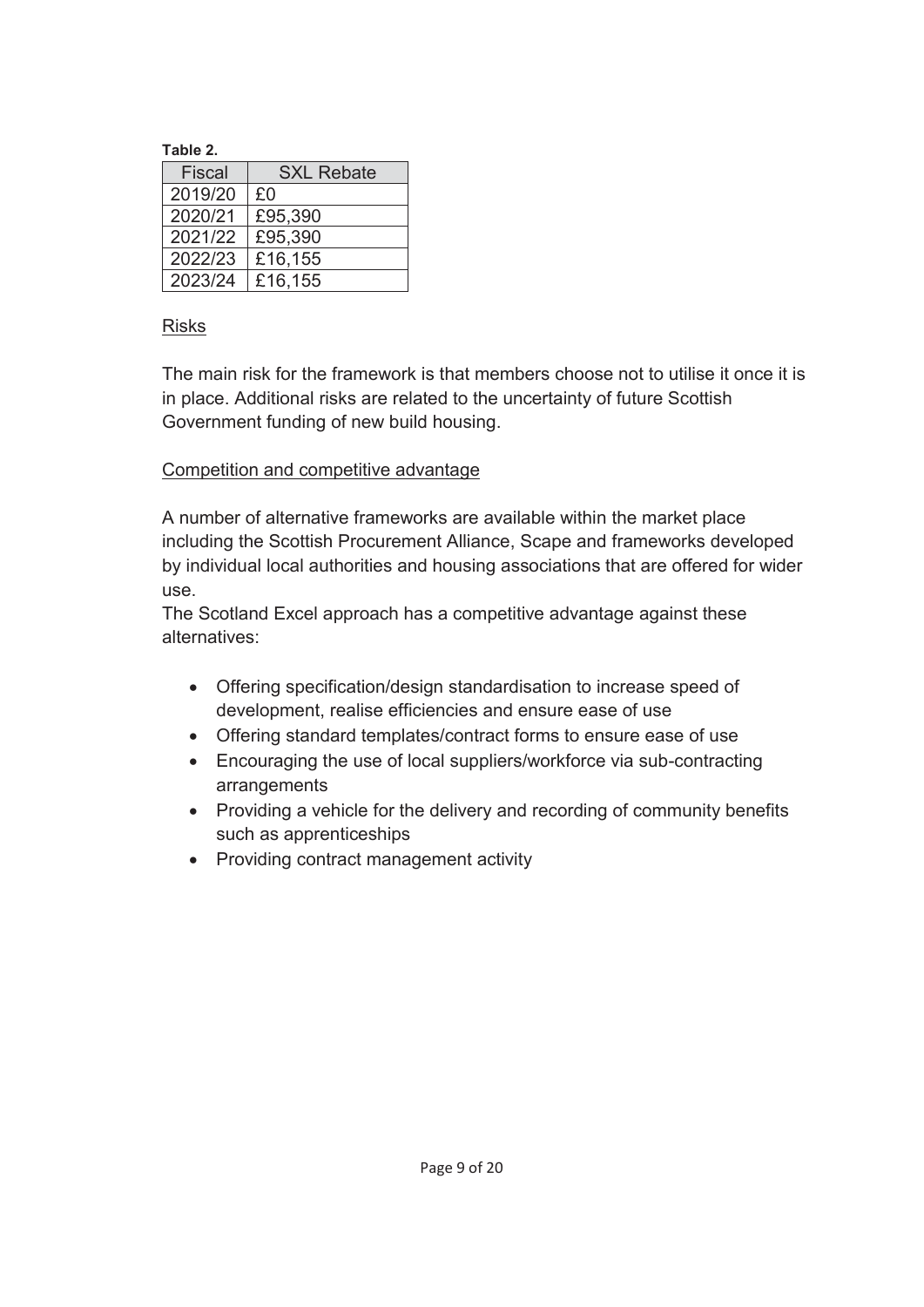## **3.3 Learning & Development**

### **Background**

Scotland Excel has historically delivered an award-winning service to the wider public sector. In the past two years, the organisation has reviewed its strategy in this area and is now taking a wider, deeper and work-based approach to organisational learning. The creation of our new 5-year Learning and Development strategy has the aim of Scotland Excel being the public sector partner of choice for procurement and related disciplines. It takes a multidisciplinary learning approach and learning programmes are currently segmented by procurement, leadership & management and project management.

Our new approach seeks to utilise internal capabilities, technology and strategic partnerships to deliver learning, additional member benefits and a financial return that can also support the organisational deficit.

### Project Financials

The project costs have been integrated into delivery costs so that the project is self-funding. Investment for growth is reviewed on a regular basis and investment made when sufficient demand and tangible opportunities exist.

### Contribution to deficit

The project is anticipated to provide a financial return in 2019/20 and is shown in table 3.

### **Table 3.**

| <b>Fiscal</b> | <b>Surplus</b> |
|---------------|----------------|
| 2019/20       | £53,000        |
| 2020/21       | £53,000        |
| 2021/22       | £55,000        |
| 2022/23       | £60,000        |
| 2023/24       | £62,000        |

### Risks

There are a number of internal risks for the project around operational delivery, but the team are confident these can be overcome. The main risk is that the wider public sector does not utilise the learning and development services due to budget constraints or other reasons such as mismatch between supply and demand. Scotland Excel has addressed this to-date by ensuring that costs are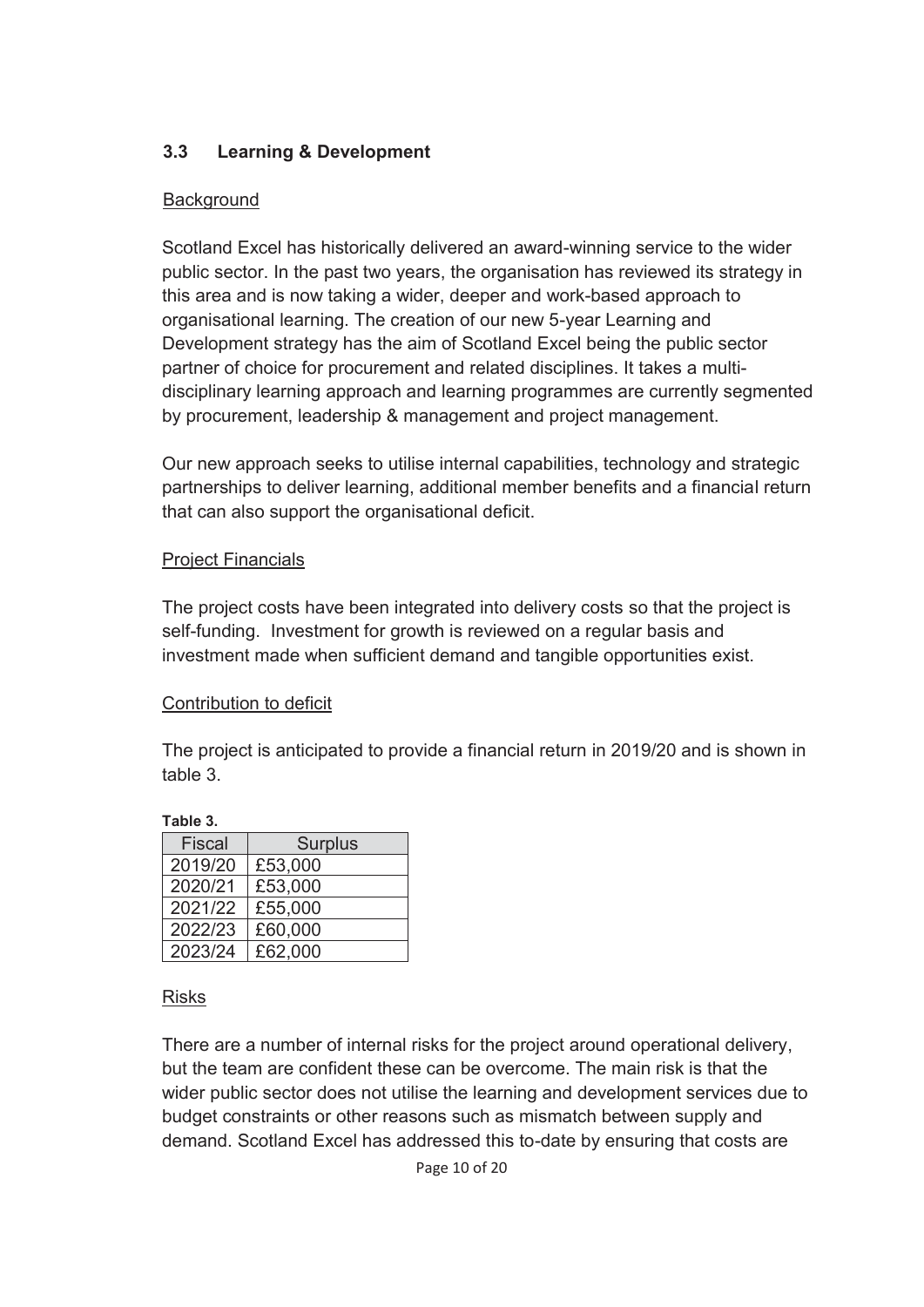minimized, and tangible learning and development needs drive the development of a timely and effective offering. A further risk is the availability of suitable resource qualified to deliver against the portfolio of learning subjects.

## Competition and competitive advantage

Competition for the Learning and Development offering comes from a number of areas including Higher Education, National Shared Services and private providers. Scotland Excel has actively addressed this competition by seeking out gaps or strategic partnerships to optimise the service to the public sector. The programme has a number of competitive advantages:

- It has an established Academy with 4 active cohorts.
- Multi-disciplinary expertise across 3 major disciplines.
- Expanding portfolio both the number of disciplines and the grade of qualification.
- The first public sector Chartered Manager Assessment Centre in Scotland.
- The first Chartered Institute of Procurement and Supply (CIPS) accredited public-sector Procurement work-based-learning programme in Scotland.
- Benchmarked cost-effectiveness.
- Quick return on investment from the application of knowledge in workbased practice.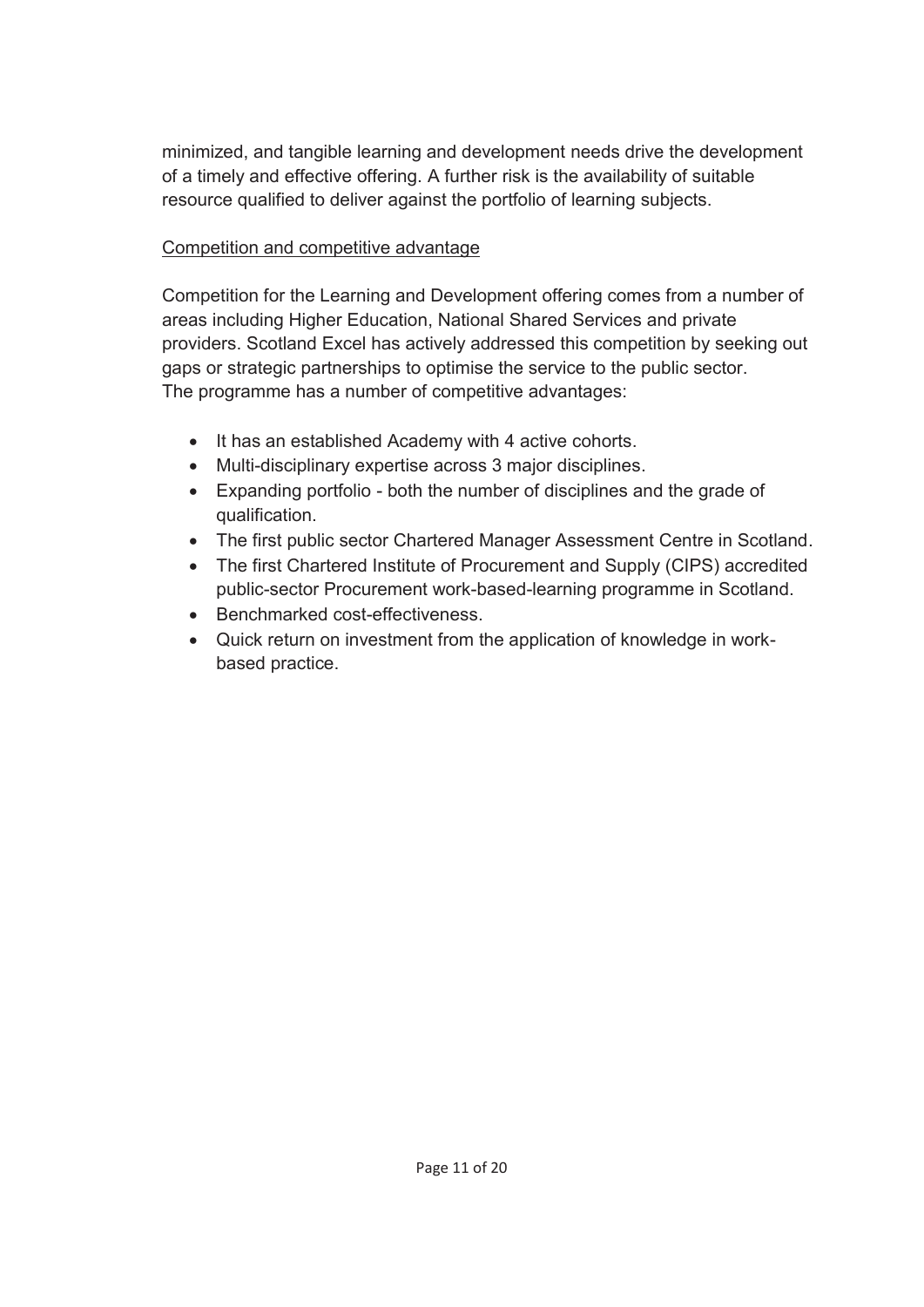## **3.4 Rebates**

## **Background**

The use of volume rebates has been used to varying degree of success across the Scotland Excel portfolio to date. Some frameworks have had a rebate embedded within the commercial agreement, such as within construction materials, where others have offered successful returns on a one-off basis. A recent example of an effective implementation was the introduction of a new rebate in the contract for the supply and distribution of groceries. In this case, the rebate of c.£135k funded a team to deliver small value contracts, the delivery of which yielded a forecast efficiency of c.£700k from contracts delivered in the first year alone.

There are some challenges associated with the regular use of rebates as an income stream. These are largely associated with the lack of certainty within buying patterns, and the perception that suppliers will inflate prices to covered costs incurred. However, using historical data, coupled with an acute understanding of market conditions in which the sector operates, there is clear belief that this can be overcome. Additionally, there is also the view that if rebates are maintained at very modest levels, for example less than c.0.75%, there is no adverse effect on pricing.

It is the intention therefore to include a rebate review as part of the internal contract governance process, and consider applicability of the inclusion of rebates as standard practice going forward.

# Project Financials

The inclusion and monitoring of contract rebates will be an integral part of the role of the contract manager. As such, it is not anticipated that this will attract additional overheads. However, there may be a need to supplement the current administration support to ensure an effective rebate recovery process is maintained.

# Contribution to deficit

The project is anticipated to provide a financial return early in period 2020/21. It is provided in table 4.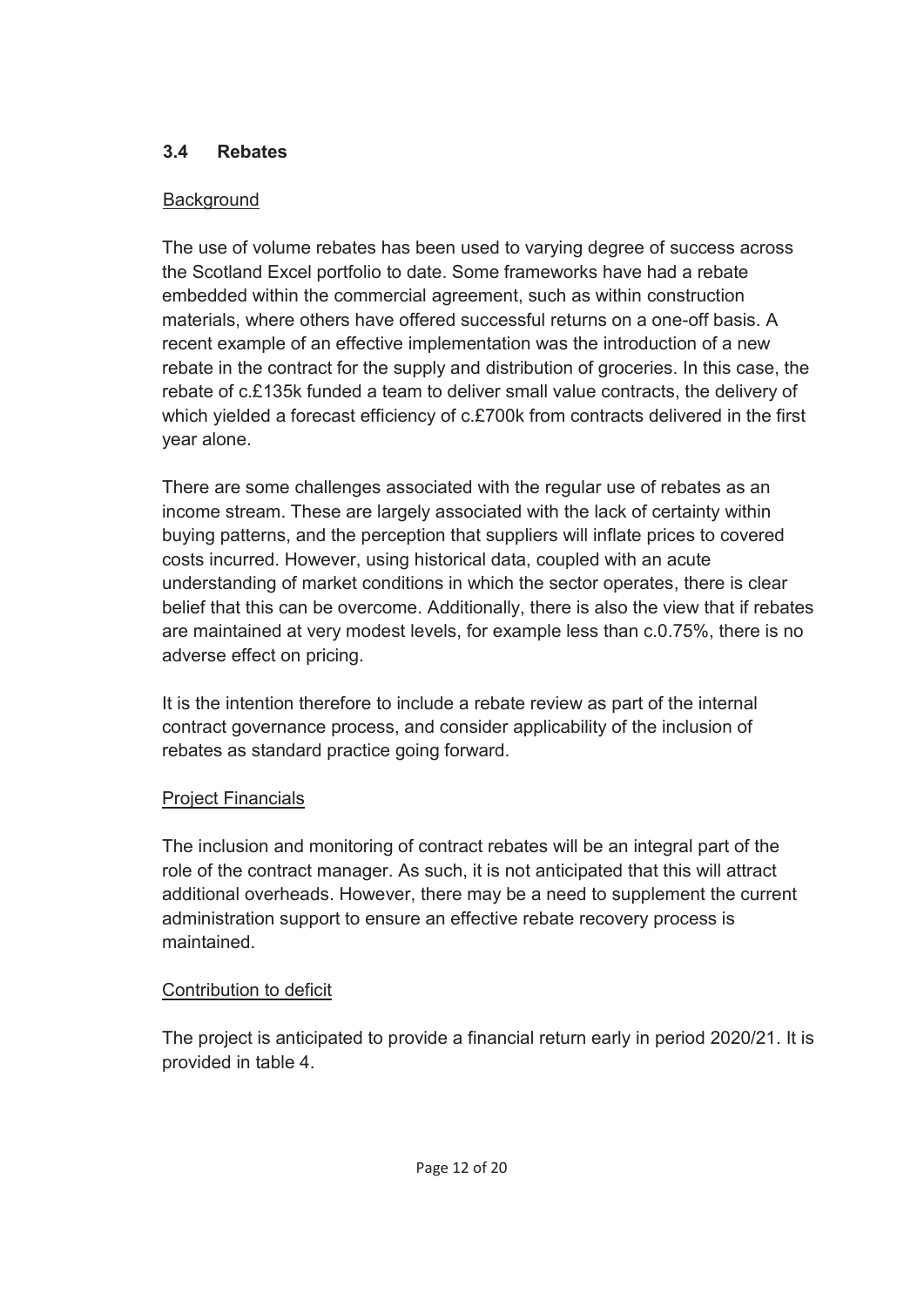#### **Table 4.**

| Fiscal  | <b>Surplus</b> |
|---------|----------------|
| 2019/20 | £0             |
| 2020/21 | £55,000        |
| 2021/22 | £100,000       |
| 2022/23 | £572,000       |
| 2023/24 | £811,000       |

### Risks

The main risks associated with this inclusion is lack of stakeholder buy in, both from councils and the market, and the lack of guaranteed sales volumes. These will be mitigated by wide customer and market engagement, and detailed analysis of previous buying patterns to enable effective forecasting of future demand.

### Competition and competitive advantage

A number of buying organisations, both public and private sector, employ the use of rebates/supplier levies to generate income; as such, this is not a new concept. Also, given the significant purchasing power associated with local government collaborative activity, coupled with the low value by percentage planned to be introduced, it is not expected that this would introduce an additional threat to Scotland Excel as the partner of choice.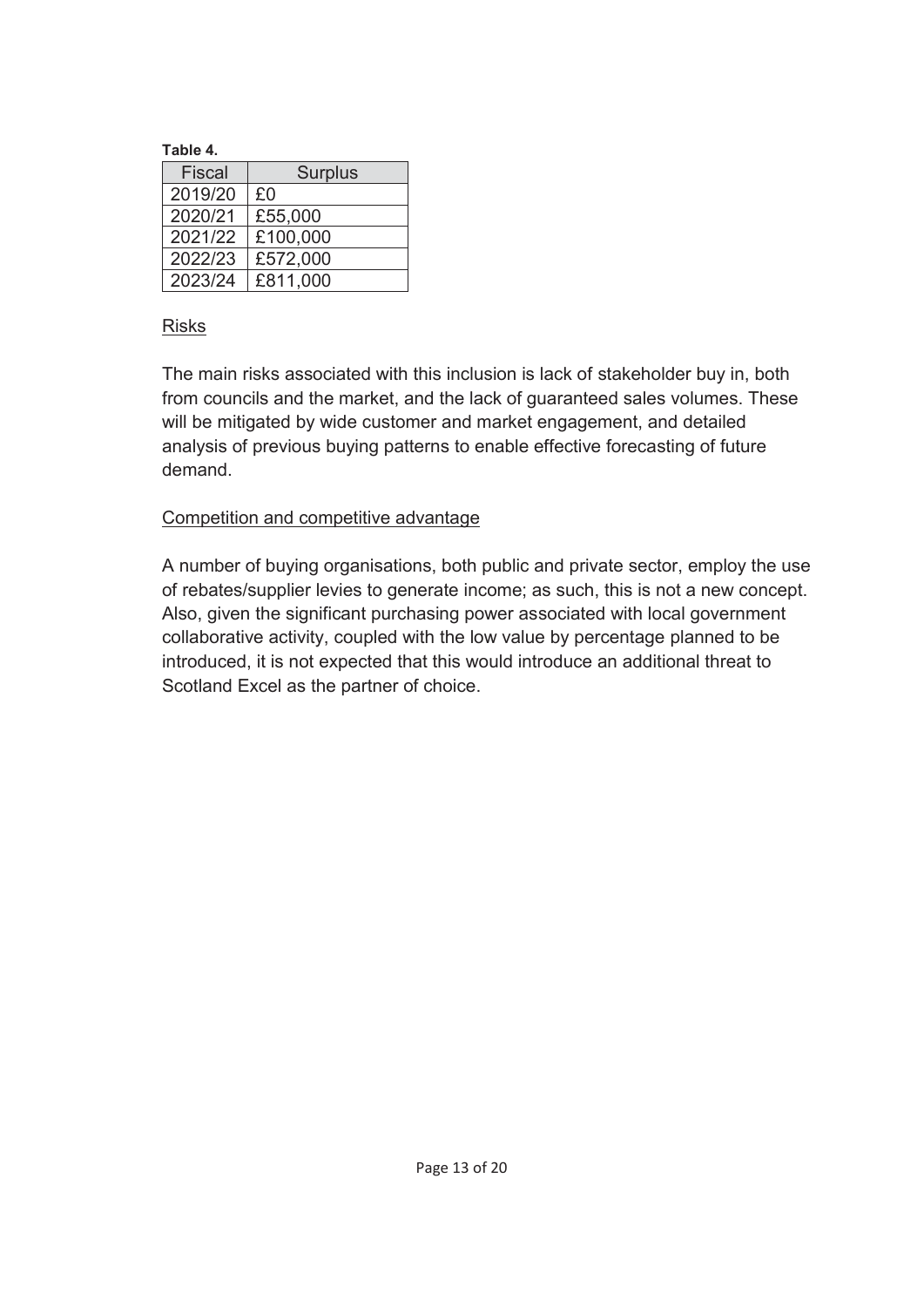## **3.5 Associate Member Expansion**

### **Background**

At the time of publication, Scotland Excel had 68 associate members. This includes 20 Housing Associations which have joined in the past year. This project will seek to take a much more proactive approach to the identification and enrolment of associate members to Scotland Excel. The project will make use of the existing affordable housing team to accelerate this within their sector. Additionally, the project will develop a model of associate support and development that supports core members, associate members and is productive for Scotland Excel. Additional income of £80,000 has been secured in 2018/19 over that budgeted and it is viewed that further income is achievable.

A proposal to support this project will be made to the Joint Committee in December 2018. This proposal will seek to set out the legacy of the Affordable Housing programme funded by Scottish Government until the end of this fiscal period.

### Project Financials

The December 2018 proposal will demonstrate the growth in associate membership that and associated costs in order to provide a surplus towards the Scotland Excel deficit.

### Contribution to deficit

The project is anticipated to provide a financial return in period 2019/20 and is contingent on acceptance of the future proposal, as outlined in table 5.

| raule ə.      |                |
|---------------|----------------|
| <b>Fiscal</b> | <b>Surplus</b> |
| 2019/20       | £50,000        |
| 2020/21       | £55,000        |
| 2021/22       | £55,000        |
| 2022/23       | £60,000        |
| 2023/24       | £60,000        |

### Risks

**Table 5.** 

The main risks for the project are failure of a sector to embrace the opportunity of associate membership or sectors where an alternative sector procurement provider is already present and imbedded. The strategic direction of Scotland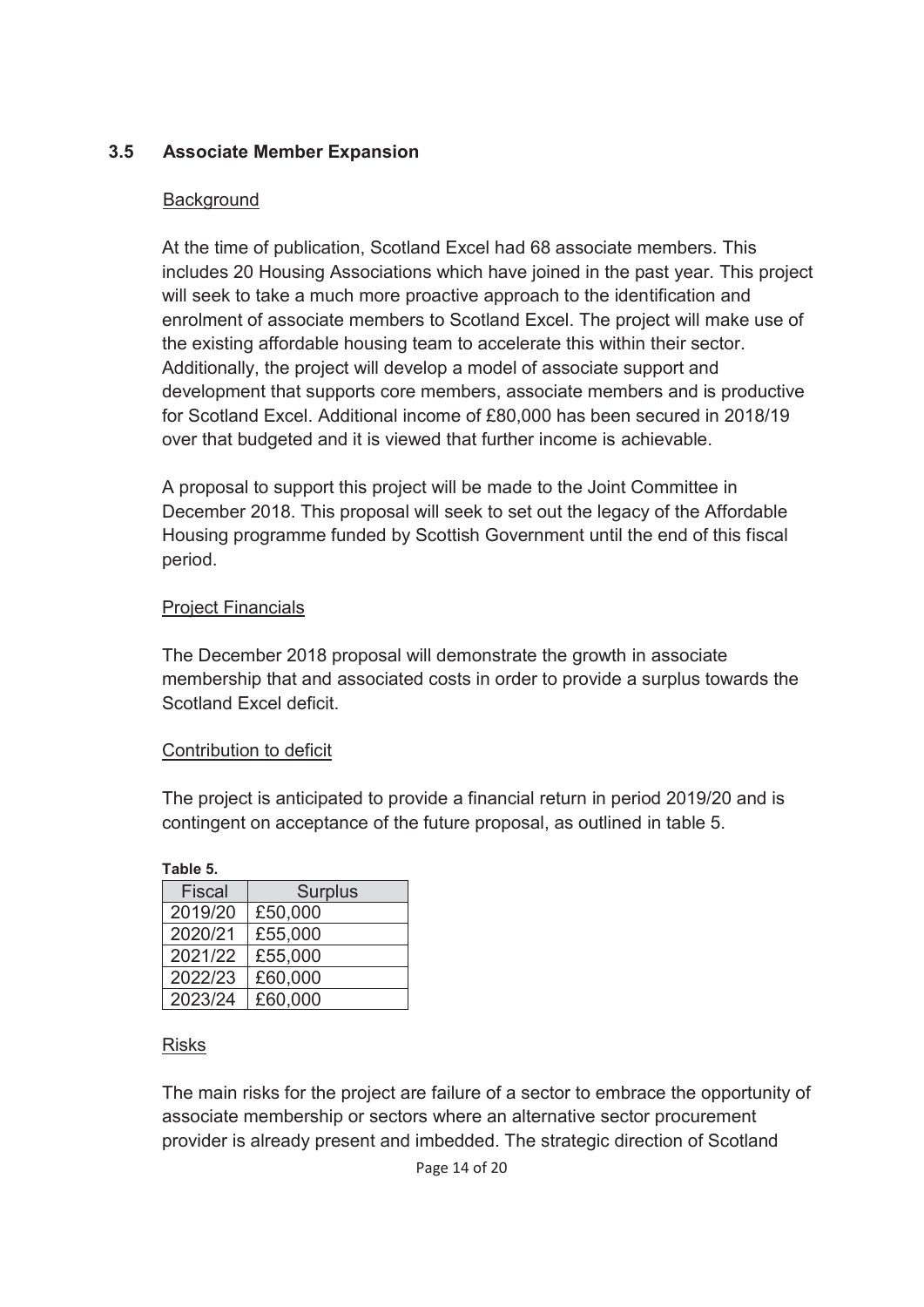Excel's frameworks will also impact associate growth. The Scotland Excel Associate strategy sets out the markets where growth is anticipated.

## Competition and competitive advantage

Scotland Excel's inherent strategy and ethos provides a number of key competitive advantages:

- Offering a range of frameworks that are legally compliant with significant cost savings for potential associate members.
- Freeing up local resource spent tendering to allow greater focus on local service and core business
- Delivering standard terms and conditions
- Delivering cost savings and social value back into the local communities
- Provision of additional related services
- Provision of learning & development opportunities to new associate staff.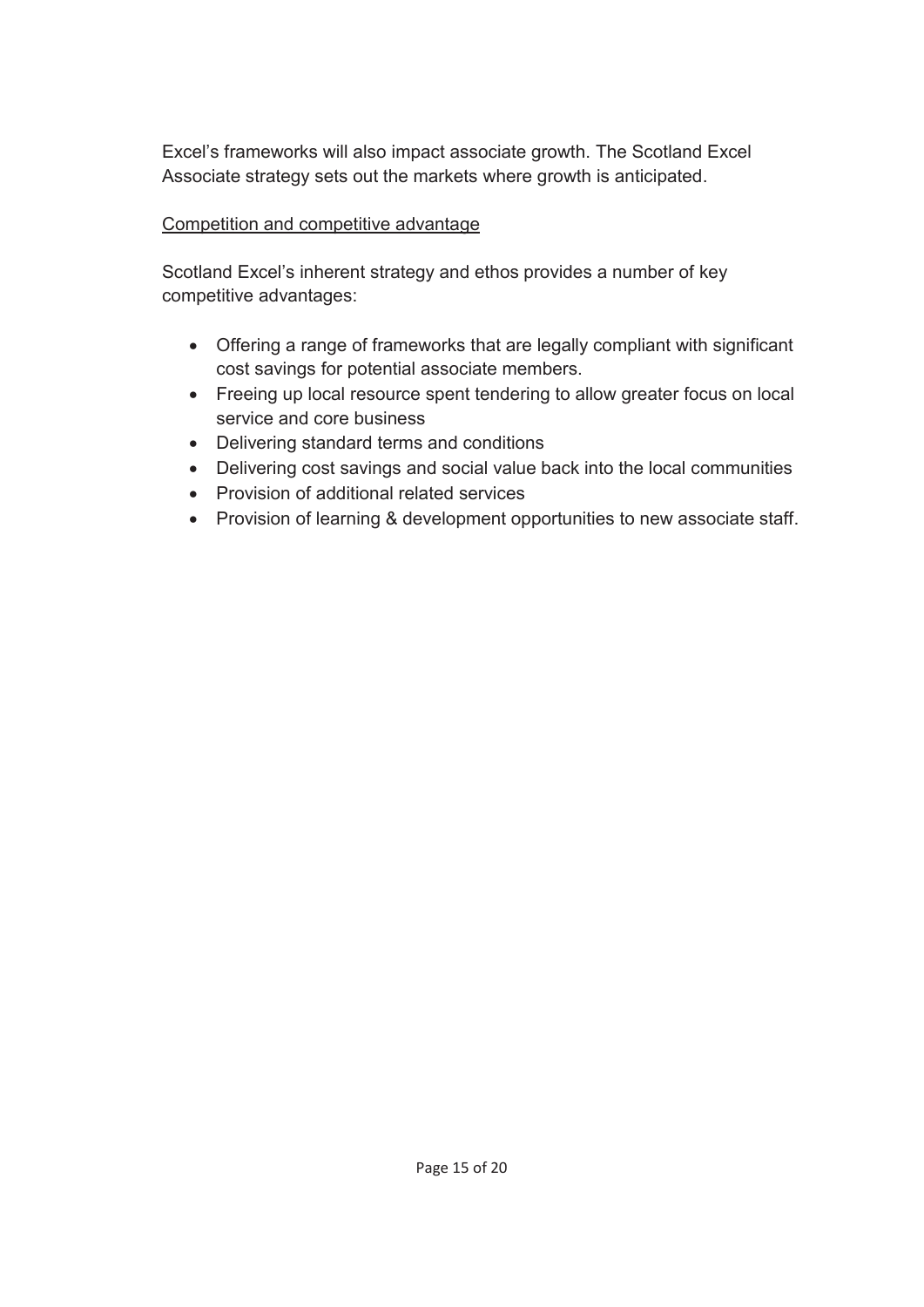## **4 Review of Options**

**Table 6** 

Table 6 provides a summary of the total funding gap including the operating deficit (assuming a 2% pay award in each year) and care services. Also included is an estimate of the costs of the office expansion – a separate report to the Joint Committee is included at agenda item 8 of this meeting. It should be noted that the operational deficit figures for 2021/22 and beyond are clearly more difficult to ascertain and therefore proportionate estimates made.

| i upic v                          |                                                                         |             |             |             |             |  |  |  |  |
|-----------------------------------|-------------------------------------------------------------------------|-------------|-------------|-------------|-------------|--|--|--|--|
|                                   | <b>Fiscal Period</b>                                                    |             |             |             |             |  |  |  |  |
| Project                           | 2021/22<br>2023/24<br>2020/21<br>2022/23<br>2019/20                     |             |             |             |             |  |  |  |  |
|                                   |                                                                         |             |             |             |             |  |  |  |  |
| <b>Operating Deficit</b>          | $-E168,000$                                                             | $-E254,000$ | $-E334,000$ | $-E414,000$ | $-E494,000$ |  |  |  |  |
| Care Home for Older People        | £0                                                                      | $-E97,955$  | $-E99,914$  | $-£101,912$ | $-£103,951$ |  |  |  |  |
| Supported Living and Care at Home | $-E169,394$                                                             | $-E172,782$ | $-E176,238$ | $-E179,762$ | $-E183,358$ |  |  |  |  |
| Proposed office expansion         | $-E50,000$                                                              | $-E50,000$  | $-E50,000$  | $-E50,000$  | $-E50,000$  |  |  |  |  |
| <b>Total</b>                      | $-E831,308$<br>$-£574,737$<br>$-£387,394$<br>$-£660,152$<br>$-£745,675$ |             |             |             |             |  |  |  |  |

A number of options have been identified to address the deficit faced by Scotland Excel over the coming fiscal periods.

# **Option A – Efficiencies and Requisition**

The introduction of efficiencies and potential member requisition increases was suggested as a possible route in the December 2017 Joint Committee report.

Scotland Excel continues to review its operating model for introduction of efficiencies that reduce operating expenses. This has been across all areas of the annual budget including staffing and secondary costs. 83% of the annual budget is spent on staff and 10% on the provision of premises and Service Level Agreements. Operational deliverables from staff have been a key focus for a number of years with increased services delivered from the core budget. Further work has also been undertaken with regard to premises and service level agreement. Scotland Excel will continue to review its operational model and seek further efficiencies wherever possible.

Scotland Excel accepts and recognises that it is not palatable to increase requisition costs for members whilst the local government sector operates in an ever-challenging environment. Despite this it is important to consider the potential impact and contribution this would make to the deficit. Table 7 provides an indication of the potential impact of a requisition increase.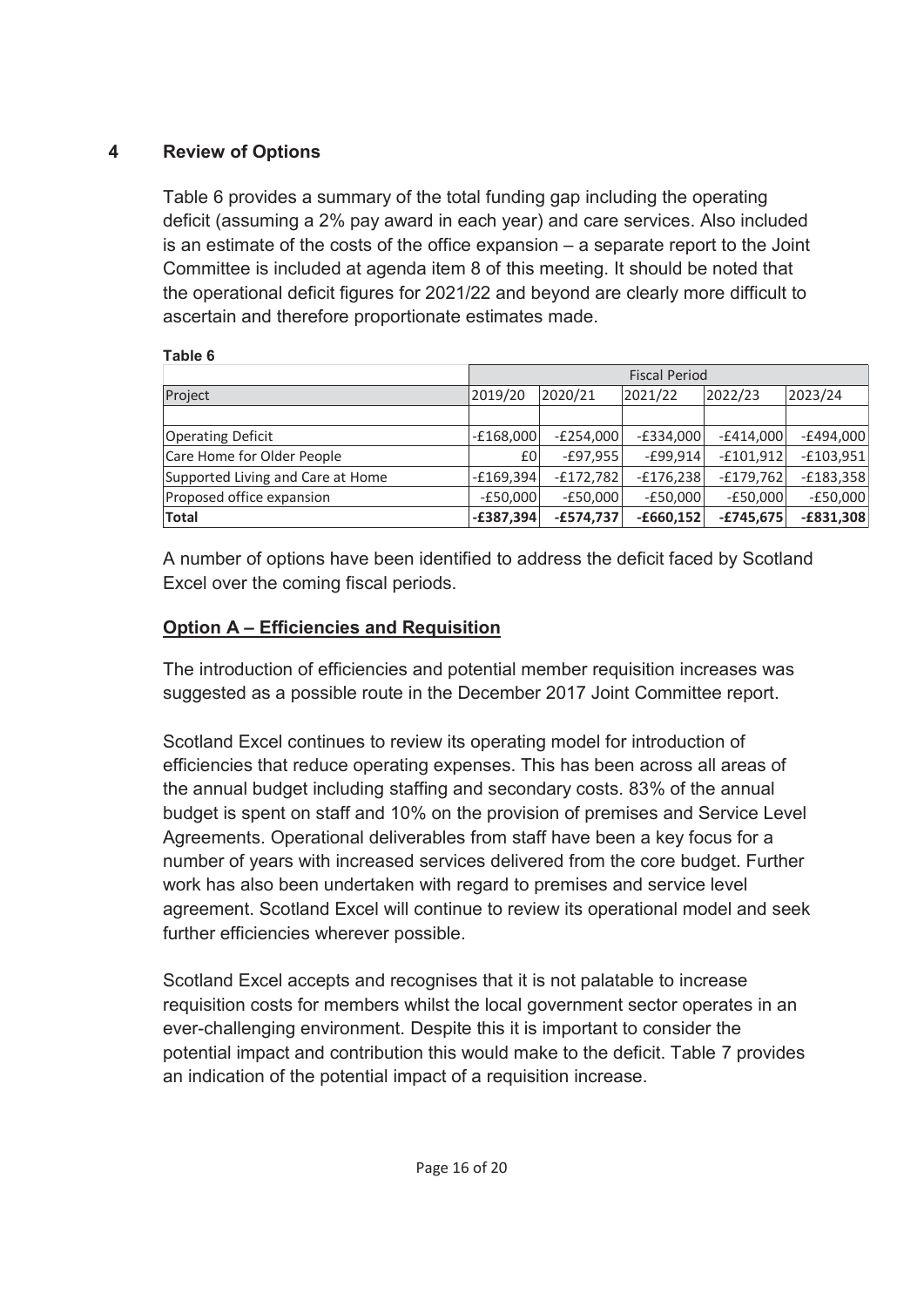| Table 7       |                                       |
|---------------|---------------------------------------|
| Increase %age | <b>Annual Contribution to Deficit</b> |
| 0.5%          | £17,421                               |
| 1.0%          | £34,842                               |
| 1.5%          | £52,263                               |
| 2.0%          | £69,684                               |
| 2.5%          | £87,105                               |
| 3.0%          | £104,526                              |

The table demonstrates a small range of increases and is not a recommendation on the nature or scale of a requisition increase. It is however apparent when considering the data provided in table 6 that requisition increases would have to be significant to alleviate the total deficit.

### **Option B – Income generation**

**Table 8**

This option is whereby Scotland Excel proceed with the projects outlined in section 3 and endeavor to develop a number of services/projects that provide an operating surplus.

The total forecasted annual contribution to deficit is shown in table 8.

|                               | <b>Fiscal Period</b>                                |          |          |          |            |  |  |
|-------------------------------|-----------------------------------------------------|----------|----------|----------|------------|--|--|
| Project                       | 2020/21<br>2021/22<br>2023/24<br>2019/20<br>2022/23 |          |          |          |            |  |  |
|                               |                                                     |          |          |          |            |  |  |
| 1. Consultancy Services       | £70,000                                             | £70,000  | £70,000  | £80,000  | £90,000    |  |  |
| 2. New Build Housing          | £0                                                  | £95,390  | £95,390  | £16,155  | £16,155    |  |  |
| 3. Learning and Development   | £53,000                                             | £53,000  | £55,000  | £60,000  | £62,000    |  |  |
| 4. Rebates                    | £0                                                  | £55,000  | £100,000 | £572,000 | £811,000   |  |  |
| 5. Associate Member Expansion | £50,000                                             | £55,000  | £55,000  | £60,000  | £60,000    |  |  |
|                               |                                                     |          |          |          |            |  |  |
| Surplus                       | £173,000                                            | £328,390 | £375,390 | £788,155 | £1,039,155 |  |  |

It is evident that despite the healthy and positive potential contribution that the five projects could add to meet the deficit, it is insufficient to cover the total deficit outlined in table 6 in the medium term. This is represented by table 9.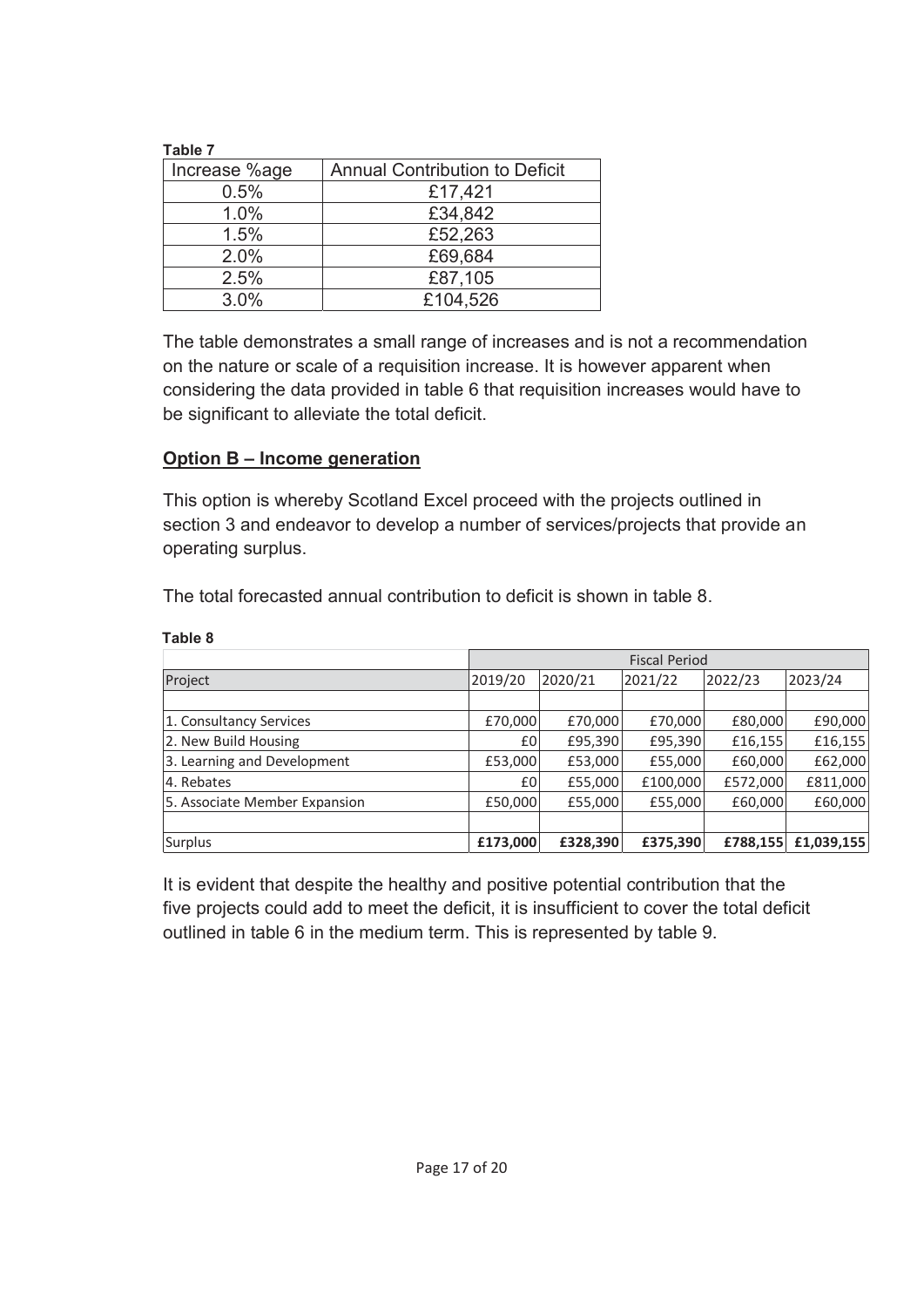#### **Table 9**

|                                   | <b>Fiscal Period</b> |             |             |             |             |  |  |
|-----------------------------------|----------------------|-------------|-------------|-------------|-------------|--|--|
| Project                           | 2019/20              | 2020/21     | 2021/22     | 2022/23     | 2023/24     |  |  |
|                                   |                      |             |             |             |             |  |  |
| <b>Operating Deficit</b>          | $-E168,000$          | $-E254,000$ | $-E334,000$ | $-E414,000$ | $-E494,000$ |  |  |
| Care Home for Older People        | £0                   | $-E97,955$  | $-E99,914$  | $-f101,912$ | $-£103,951$ |  |  |
| Supported Living and Care at Home | $-£169,394$          | $-£172,782$ | $-E176,238$ | $-E179,762$ | $-£183,358$ |  |  |
| Proposed office expansion         | $-E50,000$           | $-E50,000$  | $-E50,000$  | $-E50,000$  | $-£50,000$  |  |  |
| <b>Total</b>                      | $-£387,394$          | $-£574,737$ | $-£660,152$ | $-E745,675$ | $-£831,308$ |  |  |
| Income                            | £173,000             | £328,390    | £375,390    | £788,155    | £1,039,155  |  |  |
| <b>Estimated surplus/deficit</b>  | $-E214,394$          | $-E246,347$ | $-E284,762$ | £42,480     | £207,847    |  |  |

Based on the above figures a different approach will be required to address the issue than solely income generation.

### **Option C – Hybrid approach to funding**

Scotland Excel takes a hybrid approach to tackling the total deficit. This option incorporates the options presented in Options A, Options B and also continues the current arrangements for funding the older people care home work whereby participating councils fund this directly.

In both options demonstrated above, the deficits over 2019/20 to 2021/22 are the most immediate and difficult to resolve. The lag involved in the introduction of a number of the income generation projects and the growth in projected costs (mainly attributable to anticipated pay awards) results in a projected deficit position over the medium term.

In addition to the options outlined, the flexible use of reserves should be considered to address the shorter term projected deficits. In agreeing the 2018/19 budget, members agreed to flexibly manage an anticipated £70,000 underspend from 2017/18 into 2018/19, with closing general reserves anticipated to remain at circa £200,000 (circa 5-6% of turnover). Members will note from the unaudited annual accounts that the general reserve was slightly higher at the end of 2017/18; and there are also reserve balances which have accumulated from projects; which takes total reserves to £658,000.

The reserves balance associated with projects is fully committed to support these projects moving forward, however there is potential to flexibly manage these resources in conjunction with the general reserve balance to address, in the short term, part of the projected deficit with this funding being replaced in the medium term from the surpluses forecast. It is estimated that potentially up to £120,000 could be utilised on a one-off basis in this fashion.

Page 18 of 20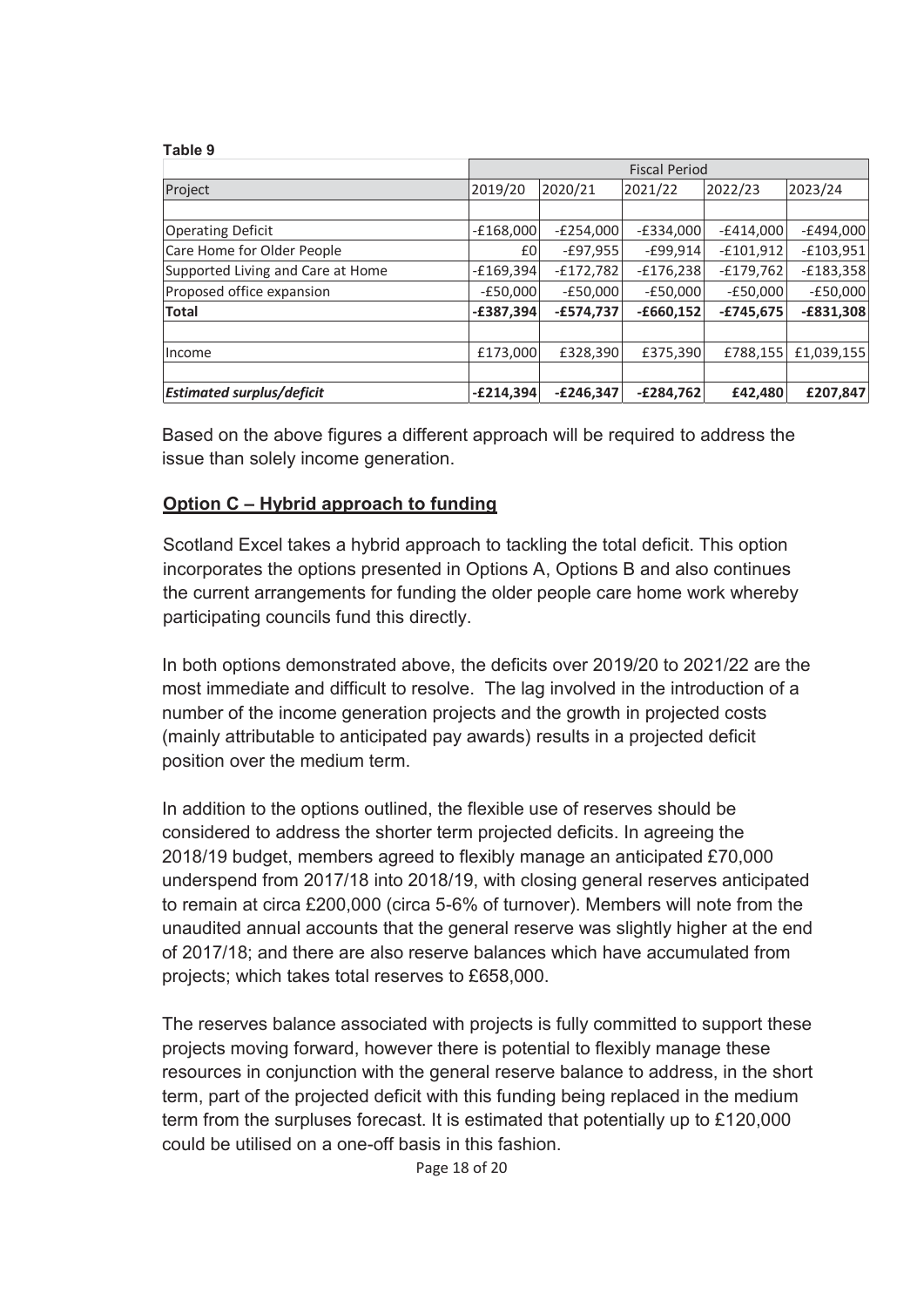In addition to the above, the existing members who utilise and have provided initial funding for the Care Home for Older People service are asked to continue funding this work.

The results of this option are demonstrated in Table 10.

|                                            | <b>Fiscal Period</b> |             |   |             |   |             |    |             |   |             |
|--------------------------------------------|----------------------|-------------|---|-------------|---|-------------|----|-------------|---|-------------|
| Project                                    |                      | 2019/20     |   | 2020/21     |   | 2021/22     |    | 2022/23     |   | 2023/24     |
|                                            |                      |             |   |             |   |             |    |             |   |             |
| <b>Operating Deficit</b>                   |                      | $-£168,000$ |   | $-E254,000$ |   | $-E334,000$ |    | $-E414,000$ |   | $-E494,000$ |
| Care Home for Older People                 |                      | £0          |   | $-E97,955$  |   | $-£99,914$  |    | $-£101,912$ |   | $-£103,951$ |
| Supported Living and Care at Home          |                      | $-£169,394$ |   | $-E172,782$ |   | $-£176,238$ |    | $-E179,762$ |   | $-£183,358$ |
| Proposed office expansion                  |                      | $-E50,000$  |   | $-E50,000$  |   | $-E50,000$  |    | $-E50,000$  |   | $-£50,000$  |
| Total                                      |                      | $-£387,394$ |   | $-£574,737$ |   | $-£660,152$ |    | $-£745,675$ |   | $-£831,308$ |
|                                            |                      |             |   |             |   |             |    |             |   |             |
| Income options                             |                      | £173,000    |   | £328,390    |   | £375,390    |    | £788,155    |   | £1,039,155  |
| Associate member income secured 2018/19    |                      | £80,000     |   |             |   |             |    |             |   |             |
| Care Home for Older People - Member funded |                      |             |   | £97,955     |   | £99,914     |    | £101,912    |   | £103,951    |
|                                            |                      |             |   |             |   |             |    |             |   |             |
| <b>Estimated surplus/deficit</b>           |                      | $-£134,394$ |   | $-E148,392$ |   | $-£184,848$ |    | £144,393    |   | £311,797    |
|                                            |                      |             |   |             |   |             |    |             |   |             |
| Opening reserves (general and project)     | £                    | 360,000     | £ | 240,000     | £ | 240,000     | £  | 240,000     | £ | 360,000     |
| Use of reserves                            | £                    | 120,000     | £ |             | £ |             | -£ | 120,000     | £ |             |
| Closing reserves                           | £                    | 240,000     | £ | 240,000     | £ | 240,000     | £  | 360,000     | £ | 360,000     |
|                                            |                      |             |   |             |   |             |    |             |   |             |
| Remaining surplus/deficit                  |                      | $-£14,394$  |   | $-£148,392$ |   | $-£184,848$ |    | £24,393     |   | £311,797    |

#### **Table 10**

(Note – the reserves analysis above is indicative and will require further development to fully incorporate the timing of project spend. It also assumes no other risks materialise which impact on the level or availability of general reserves from their current minimum recommended level.)

Despite the significant work to identify additional funding elements, a gap remains within the budget forecasting. It is therefore anticipated that requisition increases in the region of 1-3% may be required to bridge the deficit position outlined in specific financial years, however the average increase over the medium term period is likely to be marginal. Further work will continue supported by the Treasurer to update the forecast outturn and reserves position, and further work will continue to explore any alternative options.

The level of requisition will require to be formally agreed at the December 2018 Joint Committee. No assumptions on requisition increases have been incorporated into the financial modelling provided.